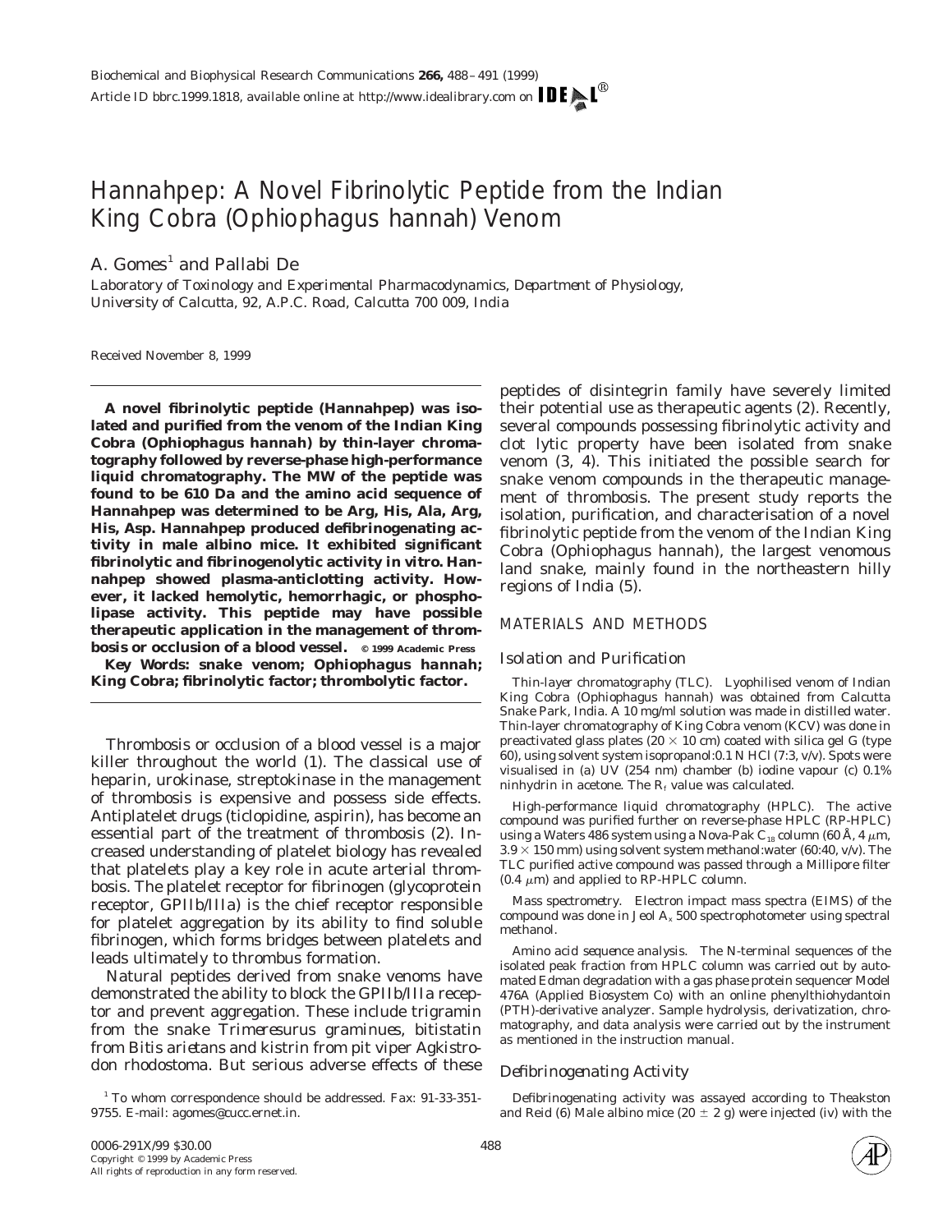compound/saline for experimental/control groups. After an hour, blood was collected in test tubes ( $75 \times 12$  mm) by puncturing retroorbital plexus and the clotting time was recorded. The minimum defibrinogenating dose (MDD) was defined as the minimum amount of venom which, when injected iv into male albino mice produced incoagulable blood 1 hr later (6).

#### *Fibrinolytic Activity and Fibrinogenolytic Activity*

Fibrinolytic activity was measured by using the fibrin plate technique of Astrup and Mullertz (7) 166 mg of fibrinogen in 10 ml 0.07 M ammonium sulphate solution was taken in a petri dish. Then 0.2 ml of bovine thrombin solution (120 U/ml) was added on it and kept at room temperature for 2 hrs 0.02 ml sample was added on it and incubated at  $37 \pm 1^{\circ}$ C for 20 min. Diameter of lysed zones were measured with the help of millimeter scale and photograph was taken.

Fibrinogenolytic activity was estimated according to the method of Ware *et al.* (8). To 2.5 ml of fibrinogen solution in a test tube 0.5 ml of sample was added and kept at  $37 \pm 1^{\circ}$ C for 1 hr. To this bovine thrombin (120 U/ml) was added and allowed to stand at 37  $\pm$  1°C for 30 min. The whole mixture was centrifuged at 2000 rpm for 20 min. The fibrin clot was removed with a glass rod, blotted on filter paper and washed with phosphate buffer saline (pH 7.4). The fibrin clot was poured in a tube containing 1 ml 10% NaOH and boiled for 30 min. Then 2.5 ml distilled water, 1.5 ml 20%  $\text{Na}_2\text{CO}_3$  and 0.5 ml phenol reagent was added and mixed. It was allowed to stand for 20 min and the OD measured at 470 nm against blank.

#### *Plasma Recalcification*

The minimum clotting dose of plasma (MCDP) was determined as described by Theakston and Reid with some modification. Goat plasma (0.2 ml) was incubated in a water bath at  $37 \pm 1$ °C. To each tube 0.1 ml of the compound in different concentrations was added  $(0.1 \text{ ml saline in control})$ . Finally 0.1 ml of 25 mM of CaCl<sub>2</sub> was added and clotting time recorded. The minimum clotting dose of plasma (MCDP) induced by venom was defined as the least amount of venom that produced clot of standard citrated solution of plasma in 60 sec at  $37 \pm 1^{\circ}$ C [(Theakston and Reid (6)].

#### *Hemorrhagic Activity*

Hemorrhagic activity was tested on shaved albino mice  $(20 \pm 2 \text{ g})$ by modified method of Kondo (9). The minimum hemorrhagic dose (MHD) of venom is defined as the least amount of venom which when injected intradermally (id) into mice result in a hemorrhagic lesion of 10 mm diameter 24 hrs later (6).

#### *Hemolytic Activity*

Human, goat, mice erythrocytes were used to determine the hemolytic activity. Erythrocytes were washed with saline (0.9%) by centrifugation (2000 rpm) for 10 minutes. After repeated washings with saline a 1% cell suspension was prepared. The compound was mixed with 1% cell suspension in saline and the mixture was incubated at 37  $\pm$  1°C for 60 min. Reaction was stopped by adding 3 ml of chilled phosphate buffer saline (PBS). The tubes were centrifuged at 2000 rpm for 10 min and absorbance of the supernatant was measured at 540 nm. Supernatant of tube treated with 3 ml distilled water was taken as 100% lysis.

#### *Phospholipase Activity*

Phospholipase activity was estimated by egg yolk coagulation method according to Habermann and Neumann (10).

All results were expressed as mean  $\pm$  SEM. The significance of the

difference between means was determined by Student's 't' test. P values  $<$  0.05 were considered significant.

#### RESULTS AND DISCUSSION

There have been various reports on the use of snake venom components in the management of thrombosis or occlusion of a blood vessel. Bitistatin (from *Bitis arietans*) and kistrin (from *Agkistrodon rhodostoma*) of the disintegrin family have demonstrated the ability to inhibit platelet aggregation and subsequent thrombosis in canine models when administered with heparin (2). Recently there has also been a number of investigations towards using snake venom fibrinolytic enzymes to combat thrombosis. Some of them are atroxase from *Crotolus atrox* (3), lebetase from *Vipera lebetina* (4) and basilase from *Crotolus basiliscus basiliscus* (11).

Fibrinolytic activity has been detected in a number of snake species within crotolid and viperid families. One  $\alpha$ -fibrin(ogen)olytic enzyme has been reputed from elapidae venom;  $\alpha$ -fibrin(ogen)ase proteinase F1 from *Naja nigricollis* venom (12).

In this study a novel fibrinolytic peptide has been reported from Indian King Cobra (*Ophiophagus hannah*) venom. Previous studies in our laboratory have revealed that Indian King Cobra (*Ophiophagus hannah*) is a complex mixture of several bioactive compounds (13). Studies with crude venom have indicated the presence of a defibrinogenating factor in the venom.

# *Isolation and Purification of Peptide from Indian King Cobra (Ophiophagus hannah)*

Thin layer chromatography of KCV produced a single spot having yellow fluorescent at 254 nm. In iodine, the spot appeared yellow in colour and in ninhydrin it appeared purple in colour. The  $R_f$  of the spot was 0.48. Rechromatography of this spot in the same solvent/ detection system produced a single spot  $(R<sub>f</sub> 0.48)$ . This purification process produced 0.04% yield of the active compound.

For further purification of the compound preparative TLC was performed. The peptide isolated by TLC was scraped and eluted in distilled water. It was subsequently passed through a Millipore fitter  $(0.4 \mu m)$ . The peptide was further purified on reverse-phase high performance liquid chromatography (RP-HPLC). Figure 1 shows the elution pattern of the peptide on RP-HPLC. The elution pattern shows a single sharp peak, with a retention time of 2.23 min. The HPLC purified compound was provisionally named "Hannahpep" derived from the name, *Ophiophagus hannah.*

## *Characterization of Hannahpep*

Electron impact mass spectra (EIMS) of the peptide showed  $M^+$  at  $m/z$  610 (Fig. 2). The molecular weight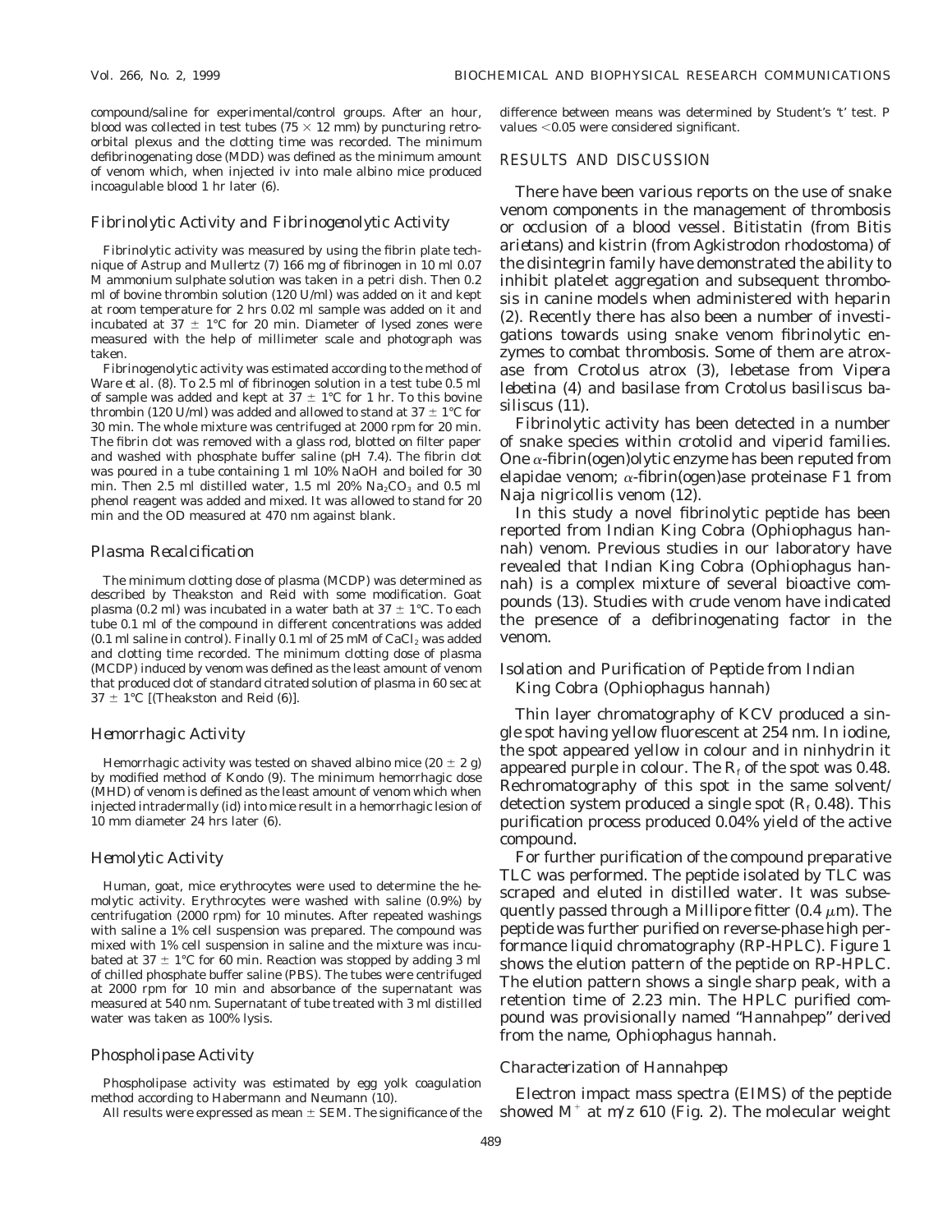

**FIG. 1.** HPLC purification of Hannahpep on reverse-phase C<sub>18</sub> column. The column was eluted by an isocratic gradient of methanol: water (60:40, v/v).

revealed that it contained approximately 6 residues taking the molecular weight of one amino acid as 100. The N-terminal amino acid sequence of the purified Hannah peptide, was determined by automatic Edman degradation using an Applied Biosystems pulsed liquid sequencer equipped with an online 120A PTH amino acid analyzer. Hannah peptide was a 6-residue peptide. The N-terminal sequence was as follows: Arg, His, Ala, Arg, His, Asp (Fig. 3). Peptides like mellitin F and Secapin isolated from honey bee have been reported to contain 19 and 24 residues respectively (14). Even Apamin a neurotoxic peptide from bee venom have been reported to contain 18 amino acids (15). Recently, a novel peptide of 11 amino acids with the ability to contract rat stomach fundus was isolated from *Agkistrodon halys blomhoffii* (16). It is for the first time that such a small peptide has been reported from snake venom.

#### *Biological Activity*

Hannahpep  $(2.5 \mu g)$  produced defibrinogenation in male albino mice. HP (2.5  $\mu$ g/20 g) was injected intravenously to a group of 6 mice. For comparison 0.1 ml of 0.9%. NaCl was also injected in control mice  $(n = 6)$ . After 1 hr blood was collected from retro-orbital plexus



**FIG. 2.** Mass spectra of Hannahpep.



**FIG. 3.** Sequence analysis of Hannahpep. N-terminal amino acid sequence was determined by automatic gas-phase Edman degradation  $(\rightarrow)$ .

of mice and clotting time was recorded. Compared to control where blood clotted within  $57.5 \pm 1.78$  sec, blood from Hannahpep injected mice produced nonclotted blood (observed up to 6 hr).

Hannahpep  $(2 \mu g)$  exhibited significant fibrinolytic activity (Fig. 4). It produced halos (10.6  $\pm$  0.33 mm, diameter) on fibrin plates as compared to streptokinase (Sigma, U.S.A.), which produced halos (10.8  $\pm$  0.33 mm). Hannahpep (2  $\mu$ g) also produced 67.14  $\pm$  0.63% fibrinogenolytic activity as compared to 100% streptokinase induced fibrinogenolytic activity.

In plasma recalcification, the minimum clotting dose of plasma for Hannahpep was  $2 \mu$ g. In the presence of  $Ca^{2+}$  Hannahpep increased the plasma recalcification time significantly. However, Hannahpep did not exhibit any hemorrhagic, hemolytic or phospholipase activity.

Such unique property of Hannahpep indicates its possible use as a therapeutic agent in thrombosis or occlusion of a blood vessel. Thrombosis within the coronary arteries involves activation of both platelets and the coagulation system (1). Thrombolytic drugs such as streptokinase, urokinase, staphylokinase are currently used in curing such diseased conditions. However, isolation of these enzymes is expensive and time consum-



**FIG. 4.** Fibrinolytic activity of Hannahpep. A, Hannahpep  $(2 \mu g)$ . B, Streptokinase. C, Control (0.9% saline).